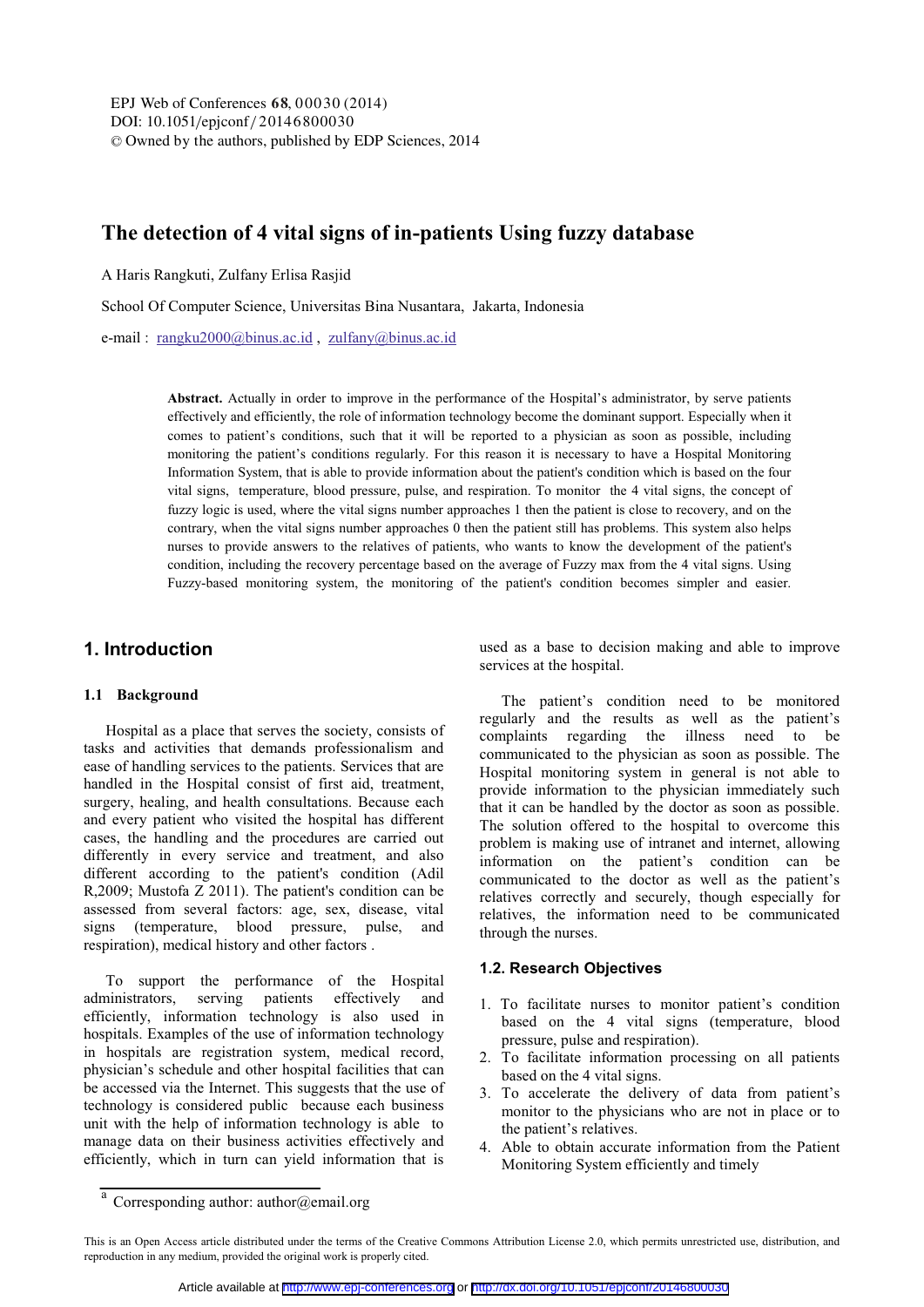5. To be used as a reference for future researches.

## **1.3. Significance of Research**

The significance of this research is:

- 1. To develop a concept for In-Patient Monitoring System, based on the 4 vital signs using fuzzy database.
- 2. Accurate and efficient analysis of information that will be provided to the patient's relatives regarding the patient's condition (Percentage of recovery or otherwise)
- 3. To provide information to the physician regarding the patient's condition such that appropriate action can be instructed by the physician.
- 4. Producing a better Patient Monitoring System that nurses can rely on and therefore able to provide beter services to the patient's relatives adn physicians.

# **1.4Scope**

The scope of this research is as follows:

- 1. This research is not only focused on the patient's identity, but also to help visitors and the hospital's staff. This research is focused on the conditions of inpatients.
- 2. This research is based on the 4 vital signs of inpatients which is temperature, blood pressure, pulse and respiration.
- 3. This research is developed using the concept of fuzzy logic and include fuzzy database

### **1.5 Methodology**

In performing the research on the detection of in-patients using the 4 vital signs, using the common Information Systems Development methods consisting of several stages:

- A. Analysis of Patient Data (Patient's condition)
- B. Requirement analysis of Patient data
	- B1. Requirements.of Supporting Fuzzy logic function
		- B2. Membership 4 vital sign of Fuzzy function
	- B3. Input and Output
- C. Fuzzy of Patient Database Design
	- C1. Design input fuzzy query
	- C2. Design output query
- D. Prototype of Patient monitoring using Fuzzy Database

In the figure 1.0 shows the phases of system development monitoring patients being treated in hospital. With this system will facilitate in monitoring the condition of patients who are hospitalized.



Figure 1.0 : Stages in the development of Fuzzy System

# **2. Supporting of theory**

## **2.1. Fuzzy Sets**

According to the definition of Fuzzy Set (Stuart Russell and Peter Norvig, 2003, P526) Fuzzy set is a condition that states how well an object is satisfied with the answers are not clear / still vague. Fuzzy set is different compared to the usual set / classic. Classic set has clear boundaries regarding the membership of each element on each set. For example: the set of the level of health of patients in a hospital, the food that are exhausted or still intact is part of the set level of health of the patient, where the food exhausted as a condition analogous to 1 and the food still intact analogous to 0. What if patients only eat some of the food and therefore

has still some food left over? This causes to have this condition partitioned and placed into a new area so that it can be processed. From the analogy an overview of fuzzy set can be obtained. Fuzzy set is an important for fuzzy logic, because fuzzy set is not a method that states all has a fixed value, but it is a method that is able to process existing condition to be analyzed. The unclear statement is the reason that it is called fuzzy (Kusumadewi,2003).

In general, conclusions about the sets and fuzzy membership function can be expressed as follows:

- a. Fuzzy set emphasize the concept of vague variables ( fuzzy variable) such as seperti variable to represent patient's condition, temperature etc.
- b. Fuzzy sets allow partial membership of a set such as the food that is left over expressed as a condition close to finished, but with the level below 1.
- c. Fuzzy membership level in fuzzy set ranges between 0 and 1.
- d. Every membership function  $\mu$  is associated with a certain fuzzy set and an input value is mapped to the degree of the appropriate membership.
- e. All patient data will be stored into the database which is the results of the diagnosis as well as the conclusion resulting from processing system (fuzzy database).

For example, the fuzzy set temperature case has its own membership function, which is uheat, which is different to the membership function of the cold fuzzy set µcold. For data obtained directly from the patient's condition,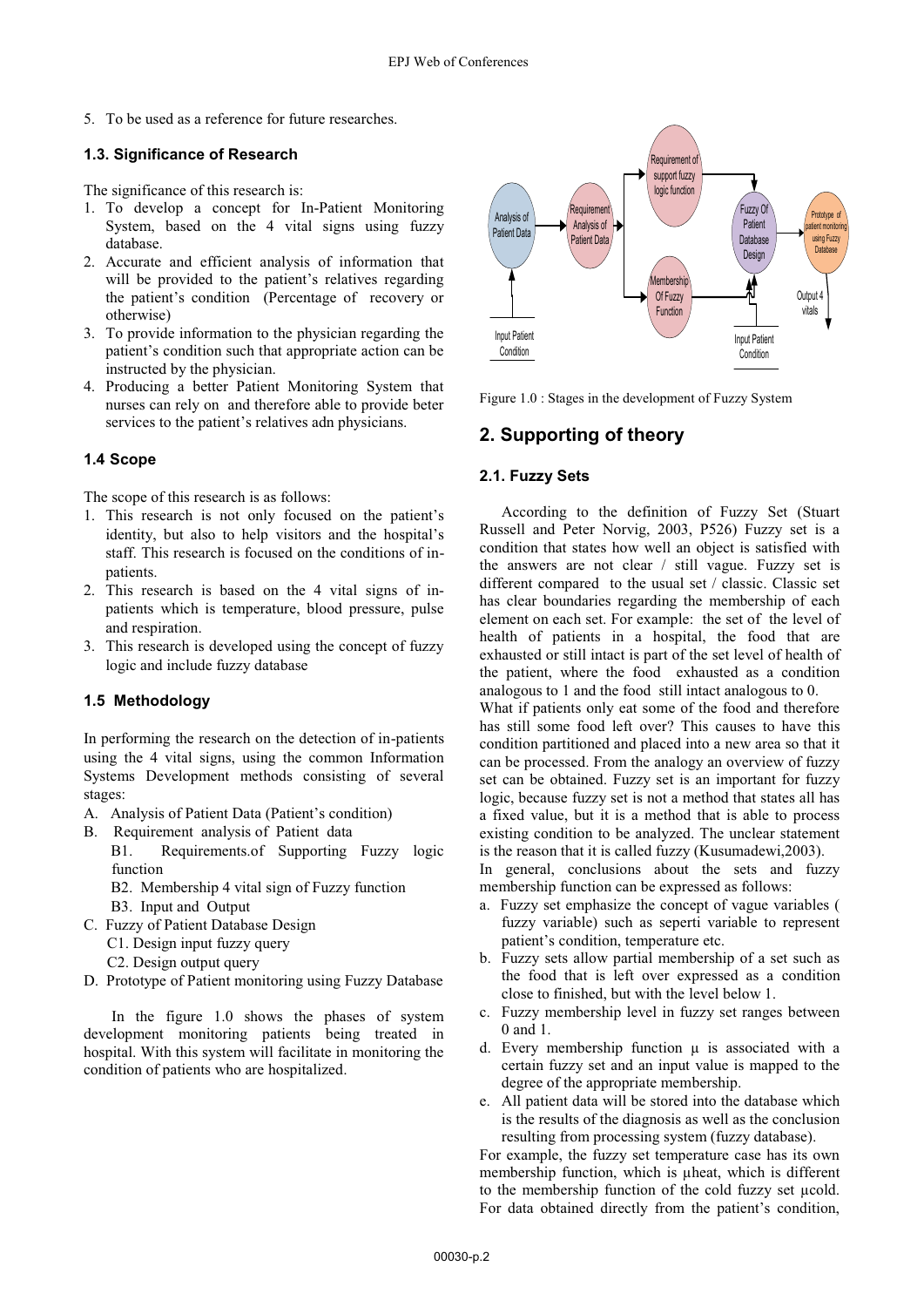will be only read by physicians, however the data resulted from the fuzzy set processing will be informed to the patient's relatives. This is preformed to avoid misunderstanding between the patient's relatives and the hospital, as a reason to why the patient still need hospital care. The process can be seen in the following diagram:



Figure : 2.0 : Information spread from in-patients to physicians and patient's relative.

## **2.2. Fuzzy Logic of Membership**

Accoring to (Stuart Russell dan Peter Norvig, 2003, p527) Fuzzy logic itself means a method to provide reasoning using logical expression representing membership in the fuzzy set. The membership for 4 vital signs of in-patients are :

#### **2.3Fuzzy Control**

Fuzzy Control is a methodology to develop a control system where the real input and output value parameter is mapped to those represented by fuzzy. Fuzzy control is considered to be successful because of small basic rules, and parameters that can be adapted to increase the system performance. (Stuart Russell dan Peter Norvig, 2003, p527). In general, representation of using the 4 vital signs against dan control can be seen in figure 7.0.



Figure 7.0 : Patient detection based on the 4 vital signs with fuzzy logic and control

### **3. RESEARCH METHODOLOGY**

#### **3.1 Solution to the problem**

In general, the problem is faced when performing inpatient monitoring is:

1. The difficulties to fill in patient condition forms because of unclear understanding of the main variable by looking at the patient.

- 2. The possiilities of performing incorrect calculation while monitoring the patient.
- 3. The reports is not sent diectly to the physician therefore incurring a delay while waiting for physician's visit.
- 4. The missing or damage of important documentation just because that it is kept as hardcopies.

By analysing the problems, the solution discussed in this research is:

By designing the fuzzy logic concept that is integrated in the system to facilitate patient monitoring by either the physician or nurses or even the first physician handling the patient/, which is temperature, blood pressure, pulse and respiration. The existing 4 vital signs that uses fuzzy logic by calculating the average of the 4 factors described above, after which a value between 0-1 is obtained which is explained below:

- $\checkmark$ Approaching  $0 =$  patient is still ill and
- $\checkmark$ Approaching  $1 =$  patient is getting better or has recovered.

By using this concept, it allows to aid nurses and physicians to assess the patent's condition. For this research, the patient is based on age described as follows:

The variabel age is divided into 4 categories :

Baby, age  $<$  5 years Children,  $5 \leq$  age  $\leq$  15 years Adult,  $15 \leq$  age < 55 years Senior Citizens, age  $\geq 55$  years

While performing measurements for the vital signs, four variables is needed, where each variable is represented by precentage. Each percentage has its own meaning.

The following is the explains the percentage used in the measurements of the patient's condition:

| $\leq 20\%$          | $=$ |     | very critical       |
|----------------------|-----|-----|---------------------|
| $< 20 \leq 40\%$     |     | $=$ | Critical            |
| $< 40 \le 60\%$      |     | $=$ | Ш                   |
| $\leq 60 \leq 80\%$  |     | $=$ | Healthy             |
| $\leq 81 \leq 100\%$ |     |     | Very Healthy<br>$=$ |

In general, the process of patient examination in the sense of developing an in-patient monitoring systembased on fuzzy database with the id of information technology. Generally, this consists of the following steps:

Based on fig. 7.0, it can be seen that the calculation of the patient condition starting with the collection of the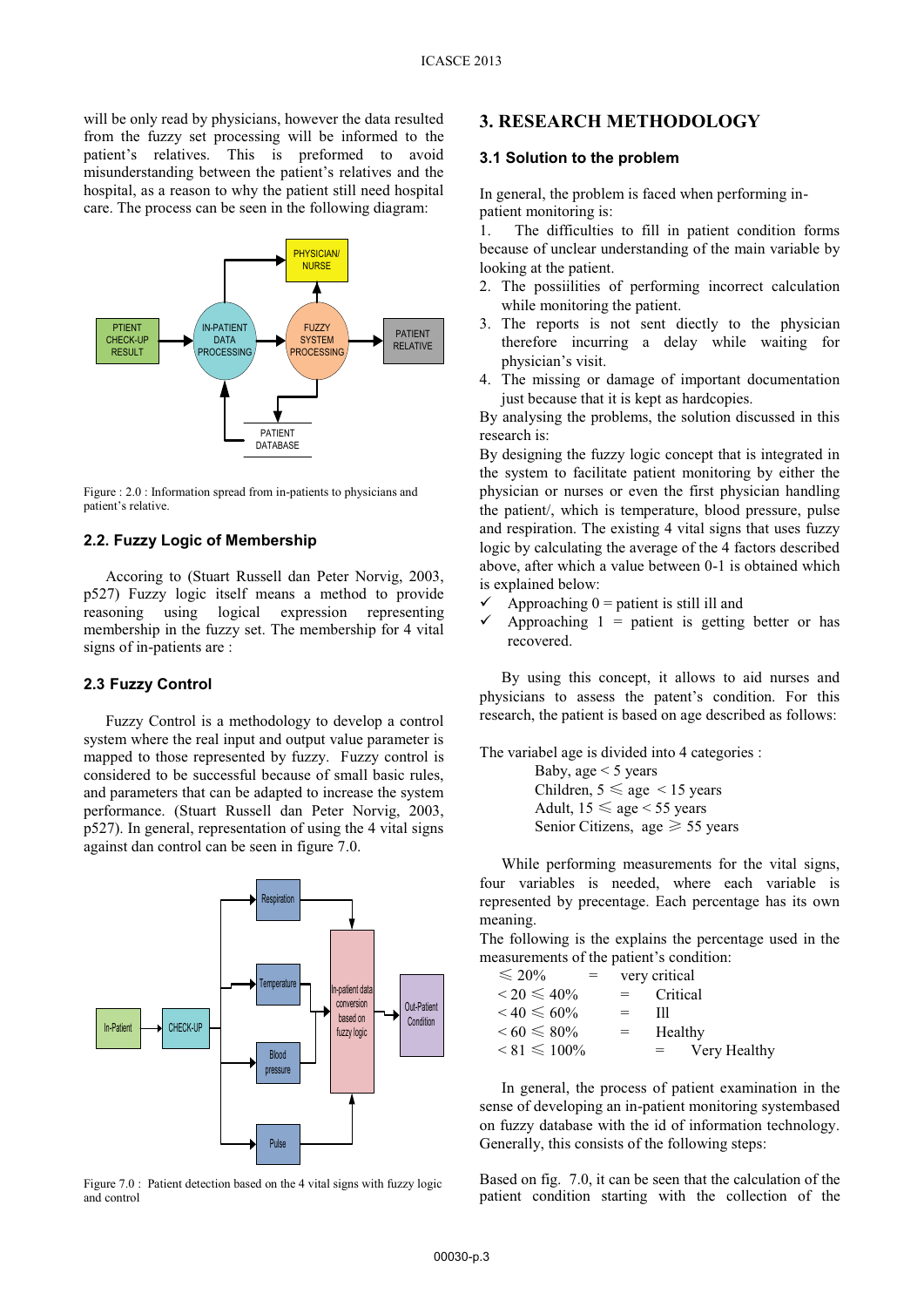detection from patient's condition based on the 4 vital signs, followed by the results detected and converted to fuzzy logic numbers/values. More detail steps in the analysis of the patient condition based on the 4 vital signs is as follows:

#### 3.2 Steps of patient monitoring based on fuzzy control

Performing reasearch on image selection using the image search based in a database involves 5 steps, all the steps will be seen in fig. 8 (Jefrey L.Whitten, L. D.,2004) :

- 1. Preparation (collectiion of 4 vital signs of patient data) by nurses
- 2. Conversion of the 4 vital signs data into fuzzy logic value.
- 3. Calculating the patient condition as a whole
- 4. Documenation of the result of the patient's 4 vital signs calculation.
- 5. The Prototype Development of Patient Monitoring System

The above percentage represents all variables, that is temperature, blood pressure, pulse and respiration.



Figure 8.0 : Steps of Patient Monitorng based on fuzzy control (database)

#### *3.2.1 Preparation step/Data Collection*

The data collection of the patient's 4 vital signs has to be performed carefully and in stages. The data collection must be performed more than once. This is to ensure that all data collected from each patient's 4 vital signs is correct and accurate.

### *3.2.2 Conversion of the Result of the Patient's Data Collection Step*

After all Patients 4 vital signs is collected, the next step is to peform conversion of all data that is collected by the nurses into fuzzy logic. Therefore by converting the data, the patients condition can be known as early as possible, for eample, The patient's temperature is 36.8 C

$$
\mu 100\% [36.8] = (36.8-36)/(37-36) = 0.8/1 = 0.8
$$

Based on the input temperature that was obtained which is 36.8º the lowest percentage on the left side is 36.8º is 80%, whereas the highest percentage on the right side of 36.8º is 100%.

Therefore, condition = lwest percentage + [membership  $degree(\mu[x])$ <sup>\*</sup>(highest percentage – lowest percentage)]

$$
= 80\% + (\mu 100\% [36.8]*20\%)
$$

 $= 0.8+(0.8*0.2) = 0.96 / 96%$  (very healthy)

Therefore the tempersature explains that the patient is very healthy.

However the pulse is 68.5, so

 $\mu$ 60%[68.5] = (68.5-67.5)/(72.5-67.5) = 1/5 = 0.2

Condition =  $40\% + (160\% \times 51*20\%)$ 

 $= 0.4 + (0.2 * 0.2) = 0.44 / 44\%$  (ill)

#### *3.2.3 Calculating the Patients condition as a whole*

After the each of the patient's 4 vital signs has been converted to fuzzy numbers/values, as a result, the nurses as well as the physicians are able to obtain the condition of the 4 vital signs. This include obtaining details on which vital signs are still problematic. If one of the vital signs are still havig problems, then the nurse/physician can not discharge the patient, except at patient own risk. For example, suppose the use of fuzzy on a patient that is 21 years old, temperatur 36°C, blood pressure 120/60mmHG, pulse 77/minutes, respiration 18/minute, then the conclusion is: temperature condition  $= 4$ , blood pressure condition =  $5$ , blood pressure condition =  $4$ , respiration condition = 5. From the above data (temperature condition, blood pressure condition, pulse condition, respiration condition) the minimum value will be used to represent the patient's condition. The minimum value obtained is 4, and therefore the patient is healthy.

### *3.2.4 The Development of the Prototype of Patient Monitoring System Based on Fuzzy Database*

After ensuring that at each step of monitoring the patient using fuzzy control is completed and already according to the actual condition of the patient, the next step is to develop a prorotype for patient monitoring system. It is expected that the patient monitoring system can facilitate the nurse's job in terms of providing services to the patient and improve the process of providing information to the physician. This application will be developed as a web-based application, therefore the physician is able to monitor the condition at any time and from any location. As for the patient's relative, they would need to actually get the information directly from the ohysician of the nurses, including information wy the patient still need hospial care. The information comes from the condition obtained from the 4 vital signs based